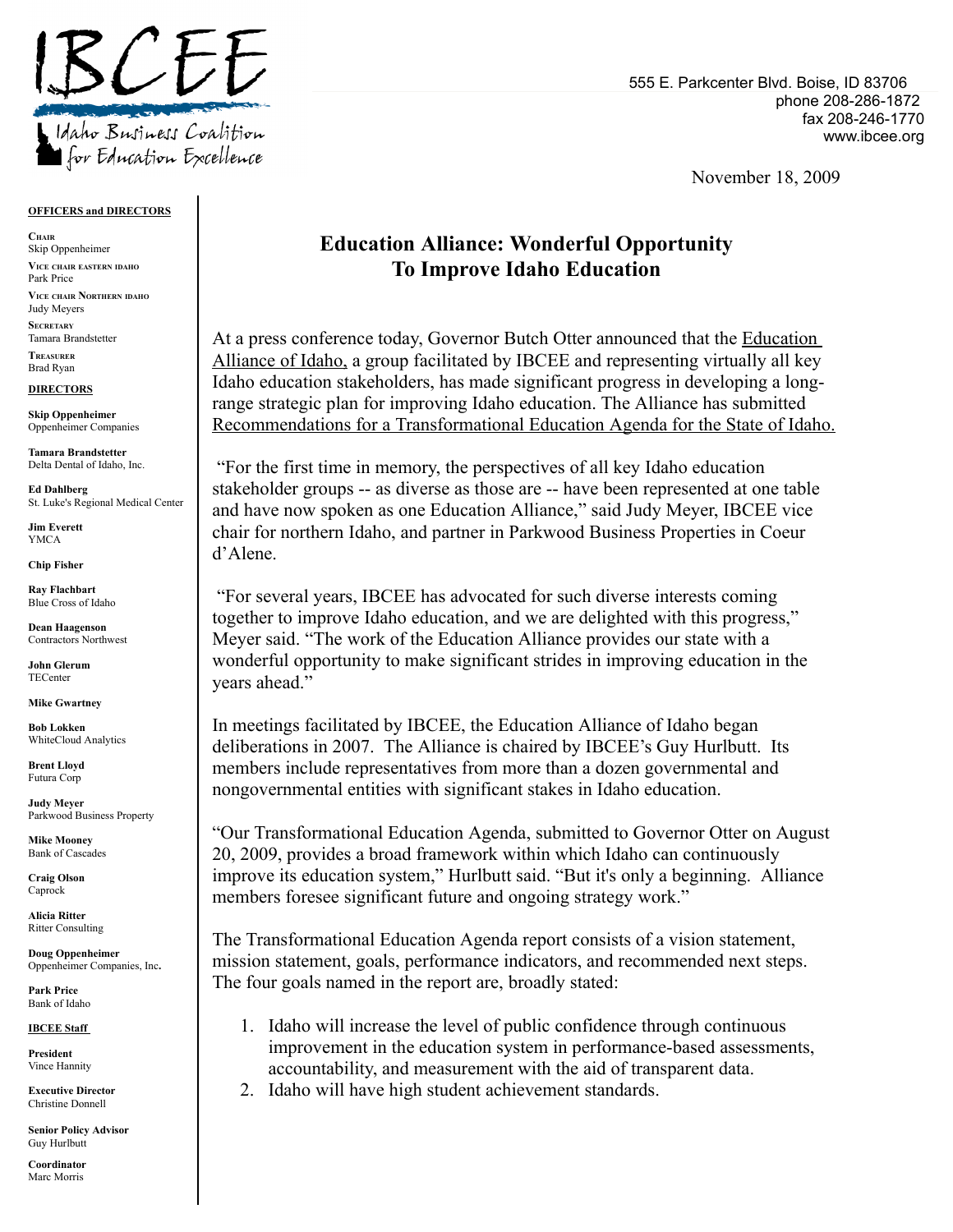

# Maho Business Coalition

555 E. Parkcenter Blvd. Boise, ID 83706 phone 208-286-1872 fax 208-246-1770 www.ibcee.org

for Equalized alternative will increase secondary students' participation in advanced opportunity programs for post-secondary credits: AP courses, dual credit, Tech-Prep (professional-technical 2+2 programs), and others.

4. Idaho will have a high percentage of students go on to and successfully complete postsecondary education.

*The Idaho Business Coalition for Education Excellence (IBCEE) consists of approximately 70 CEOs, presidents, and managing partners of businesses of all sizes throughout Idaho. IBCEE's objective is to advocate, in collaboration with key education stakeholders, for positive change in Idaho education and to help strengthen education's contribution to Idaho's economic strength and vitality*.

# # # #

## **Education Alliance of Idaho Membership**

Office of the Governor State Department of Education Office of State Board of Education Idaho Association of School Administrators Idaho Education Association Idaho School Boards Association Idaho Parent Teachers Association

### Contacts

Judy Meyer IBCEE Vice Chair for Northern Idaho Partner, Parkwood Business Properties, Coeur d'Alene 208-660-7762

Vince Hannity IBCEE President 208-859-3454

Christine Donnell IBCEE Executive Director 208-850-5783

Idaho Association of Commerce and Industry Idaho Digital Learning Academy Idaho Professional/Technical Association J.A. & Kathryn Albertson Foundation Idahoans for Choice in Education **IBCEE** 

Guy Hurlbutt Chair, Education Alliance of Idaho Senior Policy Advisor, IBCEE 208-921-6793

Sherri Wood President Idaho Education Association (IEA) 208-344-1341

Byron Yankey President Idaho Association of School Administrators Principal, Frontier Elementary School 208-350-4190